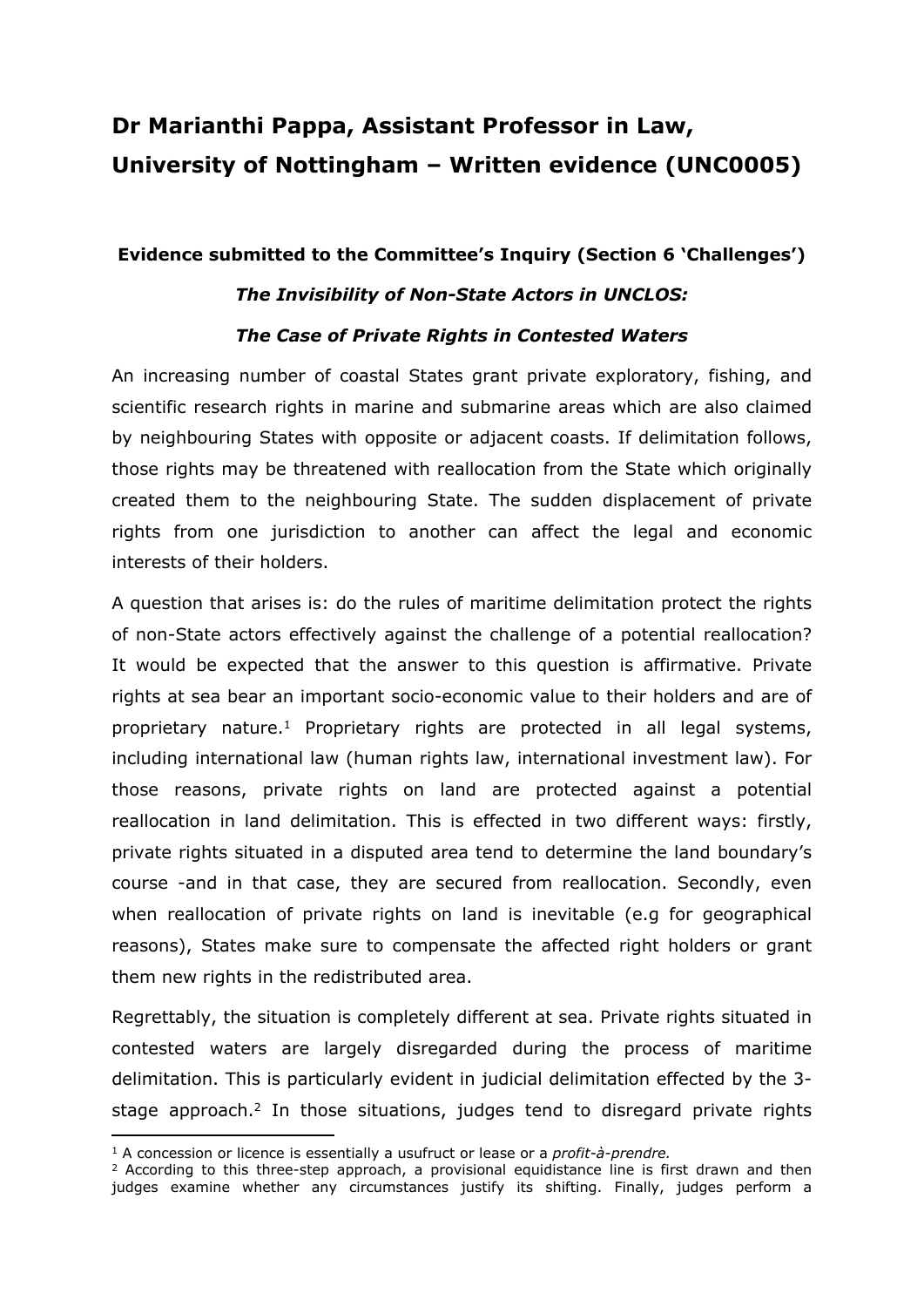almost by reflex, and rely only on geographic factors. This opens the door to the reallocation of private rights from one jurisdiction to another and eventually their discharge post delimitation.<sup>3</sup> Eventually, this creates a tension in the dispute settlement mechanisms of law of the sea: the delimitation of a maritime disputed area will terminate the interstate dispute in a final and peaceful manner but at the same time, it can have a severe (if not catastrophic) impact on non-State actors holding interests in the region.

The above identified problem is mainly attributed to UNCLOS. The provisions of UNCLOS about boundary disputes and delimitation refer exclusively to the rights/duties and interests of States.<sup>4</sup> On the contrary, no reference is made to non-State actors holding legal or economic interests in contested waters. In the eyes of UNCLOS, these actors are literally invisible —for they possess no international rights or duties amid a boundary dispute and no procedural capacity to defend their interests against the acts of States before international courts or tribunals.<sup>5</sup>

In fact, the invisibility of non-State actors is not limited in the provisions which regulate boundary disputes and delimitation but extends in the entire body of UNCLOS. With the exceptions of piracy in the high seas<sup>6</sup> and the exploration of the deep seabed (the Area), $<sup>7</sup>$  no other reference is made to physical or juridical</sup> private actors. And even on these few occasions, where the Convention does

disproportionality test to make sure that no significant inequalities exist between the areas awarded to the concerned States. This method has been hailed in both theory and jurisprudence for securing objectivity and predictability in maritime delimitation. Therefore, it is applied firmly by courts unless there are compelling reasons that make it unfeasible in a particular case.

<sup>&</sup>lt;sup>3</sup> For an analysis of this issue see Marianthi Pappa, Non-State Actors' Rights in Maritime Delimitation: Lessons from Land; Marianthi Pappa, 'The Impact of Judicial Delimitation on Private Rights Existing in Contested Waters: Implications for the Somali-Kenyan Maritime Dispute' (2017) Cambridge Journal of African Law 61(3) 393-418; Marianthi Pappa, Private Rights in Boundary Dispute Settlement: Land v Maritime Delimitation (2021) Evrigenis Yearbook of International and European Law Vol 2 58-77.

<sup>4</sup> E.g Articles 2-15 (referring to the Territorial Sea); 33 (referring to the contiguous zone); 55-75 (referring to the Exclusive Economic Zone); 76-85 (referring to the Continental Shelf); 279-299 (referring to the settlement of disputes).

 $5$  See relevant provisions, e.g Articles 15; 74; 83; 279-296 UNCLOS.

 $6$  Art 105, which provides that "[o]n the high seas, or in any other place outside the jurisdiction of any State, every State may seize a pirate ship or aircraft, or a ship or aircraft taken by piracy and under the control of pirates, and arrest the persons and seize the property on board. The courts of the State which carried out the seizure may decide upon the penalties to be imposed, and may also determine the action to be taken with regard to the ships, aircraft or property, subject to the rights of third parties acting in good faith.''

 $7$  E,g Articles 137; 153; 168(3); 187(c); 190 which refer to the right of physical or juridical persons to request permission from an international body (the Authority) in order to conduct exploratory activities in the Area and their procedural capacity to appear before the International Tribunal of the Law of the Sea (ITLOS) in order to settle any disputes which may arise with the Authority in relation to these activities.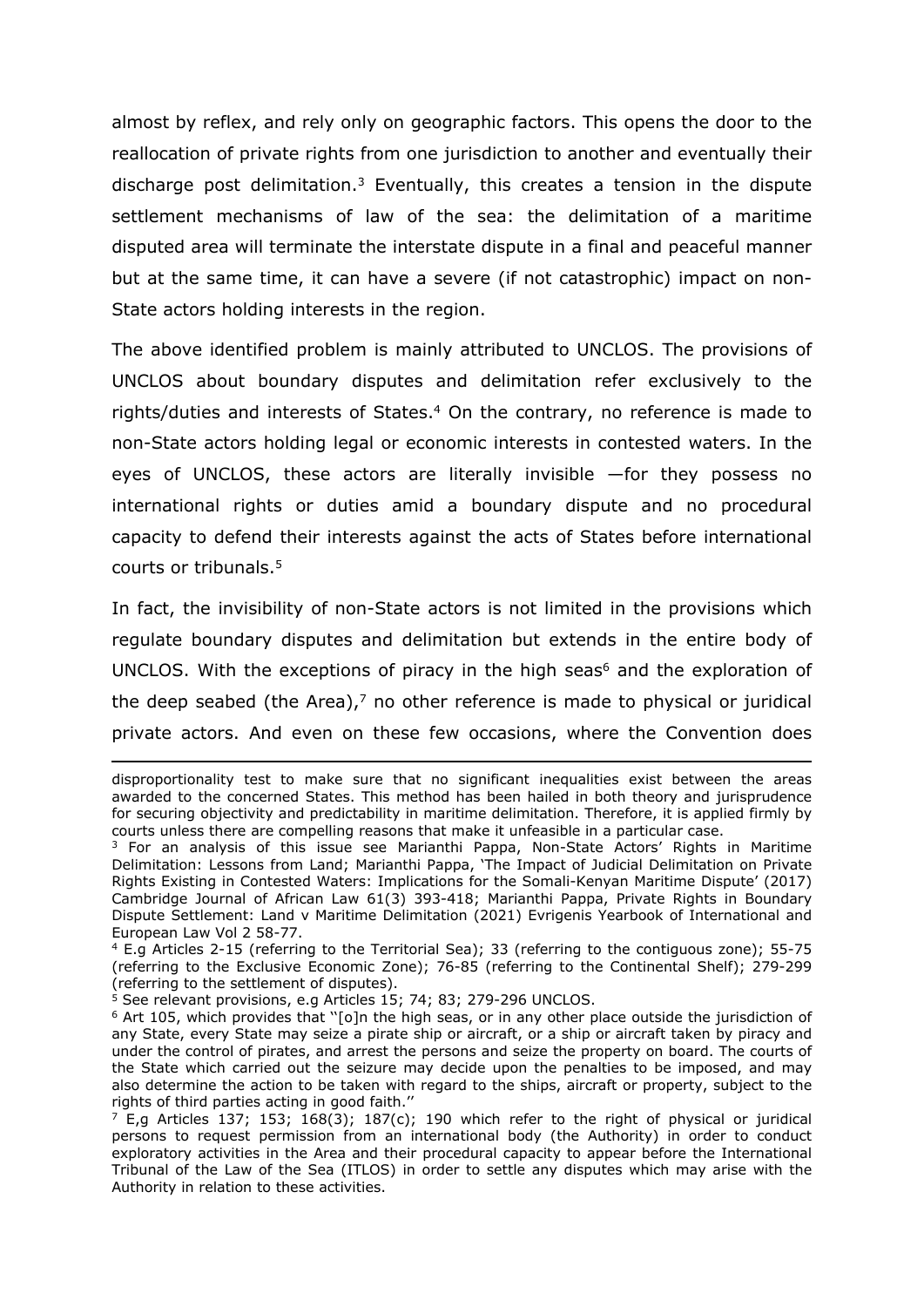somehow refer to non-State actors, it is for areas which fall beyond the coastal States' jurisdiction. That is at least striking, considering that a significantly greater number of private activities take place within the States' maritime zones.<sup>8</sup>

The stance of UNCLOS towards non-State actors can only be partly justified. There is no doubt that UNCLOS has been successful in addressing various and demanding maritime issues, and in a manner which attracted such large number of signatories around the world. For its draftsmen, the Convention dealt ''with all matters relating to the law of the sea"<sup>9</sup> which, according to President Koh made it the ''constitution for the oceans.''<sup>10</sup> However, this characterization can be now challenged. UNCLOS dealt with matters which were critical for the law of the sea *at the time of its making*, and concern mainly the acts and interests of States (coastal States, landlocked or geographically disadvantaged States, fishing States, archipelagic States) in the ocean.<sup>11</sup>

Although crucial, the above topics do not necessarily coincide with the issues which concern the international community 39 years after the treaty's making.<sup>12</sup>

<sup>8</sup> For example, the exploration of the deep seabed is still very sparse. At the moment, only 15 contractors are operating in the Area, and many of these organizations are State-owned, like the China Minerals Corporation or the Federal Institute for Geosciences and Natural Resources of Germany. Source, <[https://www.isa.org.jm/faq/who-are-countriescompanies-are-exploring-deep](https://www.isa.org.jm/faq/who-are-countriescompanies-are-exploring-deep-seabed-minerals)[seabed-minerals>](https://www.isa.org.jm/faq/who-are-countriescompanies-are-exploring-deep-seabed-minerals) accessed 5 November 2021. By contrast, a massively greater number of private (seismic, drilling, scientific) operations are conducted daily in the States' CS. In 2015, over 1.000 oil rigs were located in the world's maritime zones. Source [<https://www.statista.com/statistics/279100/number-of-offshore-rigs-worldwide-by-region/](https://www.statista.com/statistics/279100/number-of-offshore-rigs-worldwide-by-region/)> accessed 5 November 2021.

<sup>9</sup> UN General Assembly Resolution 3067 (XXVIII), 1973 para 3 deciding the convention of the Third United Nations Conference on the Law of the Sea; first para of UNCLOS Preamble.

<sup>&</sup>lt;sup>10</sup> See remarks by Ambassador Tommy Koh, President of the Third United Nations Conference on the Law of the Sea at [<http://www.un.org/depts/los/convention\\_agreements/texts/koh\\_english.pdf>](http://www.un.org/depts/los/convention_agreements/texts/koh_english.pdf) accessed 5 November 2021.

<sup>&</sup>lt;sup>11</sup> The agenda of the Conference of UNCLOS included 25 subjects: the international regime of the sea-bed and the ocean floor beyond national jurisdiction; the Territorial Sea; the contiguous zone; straits for international navigation; the Continental Shelf; the Exclusive Economic Zone beyond the territorial sea; coastal State preferential rights or other non-exclusive jurisdiction over resources beyond the Territorial Sea; high seas; land-locked countries; rights and interests of shelf-locked States and States with narrow shelves or short coastlines; rights and interests of States with broad shelves; preservation of the marine environment; scientific research; development and transfer of technology; regional arrangements; archipelagos; enclosed and semi-enclosed seas; artificial islands and installations; regime of islands; responsibility and liability for damage resulting from the use of the marine environment; settlement of disputes; peaceful uses of the ocean space: zones of peace and security; archaeological and historical treasures on the sea-bed and ocean floor beyond the limits of national jurisdiction; transmission from the high seas; enhancing the universal participation of States in multilateral conventions relating to the law of the sea.

<sup>12</sup> See, David Freestone (ed), *The 1982 Law of the Sea Convention at 30: Successes, Challenges and New Agendas* (Brill 2013); Tullio Treves, 'UNCLOS at Thirty: Open Challenges' (2013) 27 Ocean Yearbook 49-66; David Freestone, Richard Barnes and David Ong (eds), *The Law of the Sea: Progress and Prospects* (Oxford University Press 2006); Anastasia Strati et al (eds), *Unresolved Issues and New Challenges to the Law of the Sea: Time Before and Time After* (Martinus Nijhoff 2006).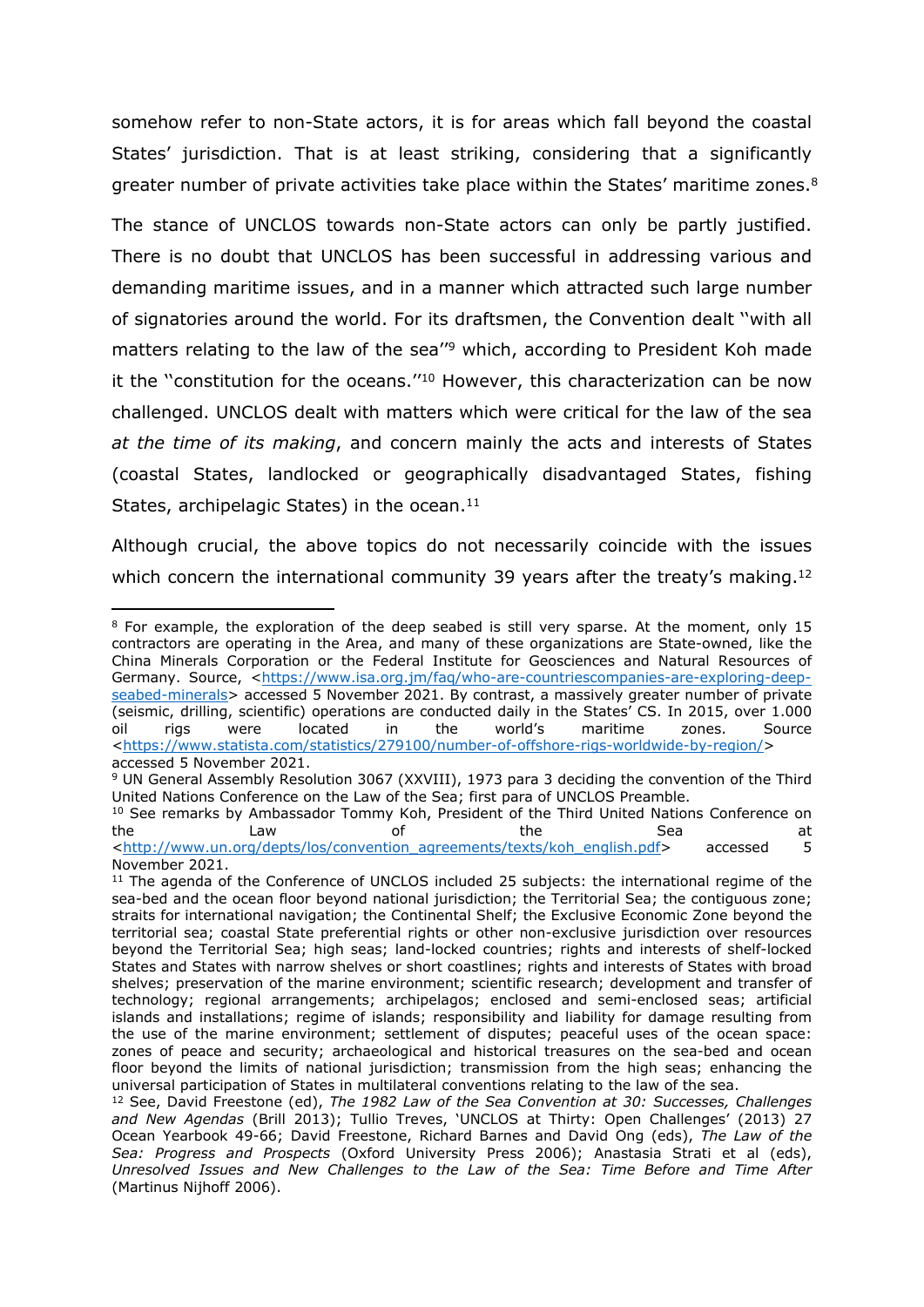A series of different aspects have arisen since then, which are not addressed in UNCLOS whatsoever. These include: the presence of private actors in the coastal States' maritime zones (e.g immigrants and refugees fleeing on boats, potential terrorists committing internationally prohibited acts at sea) and of course, the increasing conduct of private operations (exploratory, fishing, scientific research) in contested waters.

It could be assumed that UNCLOS does not specifically refer to private rights in its maritime delimitation framework in order to discourage States from granting such rights in contested waters. If that was indeed the case, then convention would have prohibited the creation of private rights in undelimited maritime spaces in the first place. Besides, such prohibition would be against the principles of law of the sea and the rights of coastal States. Insofar as States act within the legal limits of their entitled maritime zones (12 nautical miles for the Territorial Sea, 200 nautical miles for the Continental Shelf and the Exclusive Economic Zone), they are expected to create private rights.<sup>13</sup> The absence of international boundaries cannot prevent the States' economic development nor the exercise of their sovereign powers in the ocean. How can UNCLOS disregard this reality?

Besides, the impact of maritime delimitation extends beyond the sphere of the concerned States. Whether on land or at sea, the establishment of international boundaries affects the international community as a whole. It primarily secures the peaceful co-existence among States. But at the same time, it has a permanent effect on the lives and activities of any physical or legal persons situated in the transboundary area. Therefore, the rules which regulate maritime delimitation should consider not only the interests of the involved States but also the interests of private actors which may exist in the area under delimitation.

Finally, by excluding non-State actors from its auspices, the law of the sea fails to comply with the current stance of international law towards non-State actors. Until the dawn of the twentieth century, non-State actors had been absent from most (if not all) disciplines of international law.<sup>14</sup> However, their increasing

<sup>&</sup>lt;sup>13</sup> For an analysis of the coastal States' rights in contested waters and the legal status of private rights unilaterally granted in those areas, see Marianthi Pappa, Non-State Actors' Rights in Maritime Delimitation: Lessons from Land (CUP 2021) 15-45; Marianthi Pappa, 'Private Oil Companies Operating in Contested Waters and International Law of the Sea: A Peculiar Relationship' (2018) OGEL 16(1).

<sup>14</sup> For a detailed discussion see: Manfred Lachs, *The Teacher in International Law* (2nd ed Martinus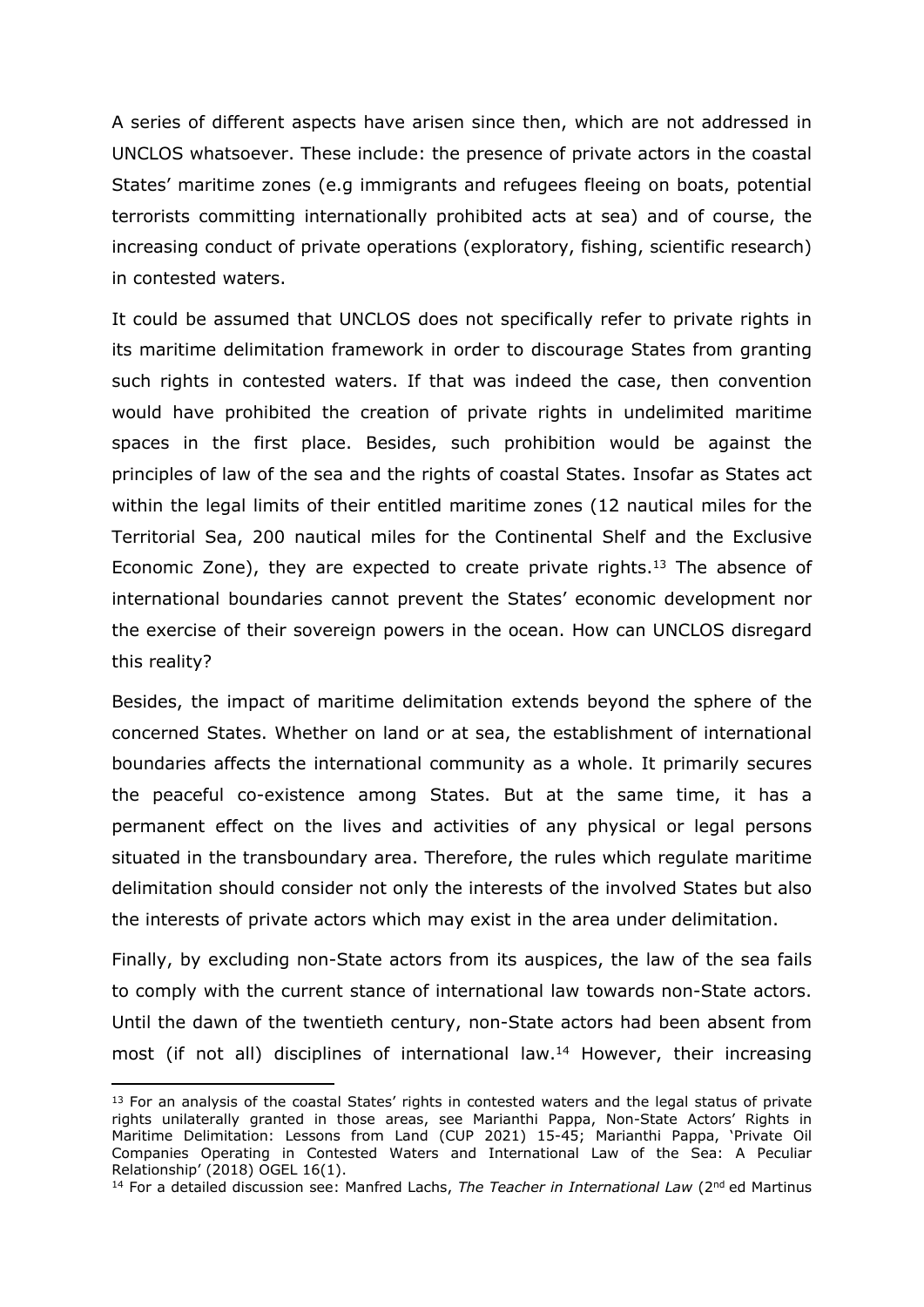presence in the international plane and their constant interaction with States has made clear that non-State actors are no longer mere objects of international law  $-$ and therefore, they should be elevated to subjects thereof.<sup>15</sup> In response to this need, the majority of international law disciplines, such as human rights law, humanitarian law, criminal law, investment law, and environmental law have conferred on non-State actors substantive rights, duties, and procedural capacities before international fora. By contrast, international law of the sea remains State-centric. That is particularly striking, considering that UNCLOS was established much later than most treaties which gave a place to non-State actors in the international arena.<sup>16</sup>

In sum, UNCLOS' scope is restricted, in that it deals mainly with State interests. Clearly, the convention was made *by* States *for* States. However, the increasing presence of private actors in the ocean, and particularly in contested waters, does not justify the disregarding of private interests by law of the sea. Although States were the main protagonists in the ocean when UNCLOS was drafted, the law's position towards non-State actors no longer reflects the present image of the world's seas.

Nijhoff 1987) 5-6; Lassa Oppenheim, 'The Science of International Law its Task and Method', and Anthony D'Amato, 'Is International Law Really ''Law''?' both in Gerry Simpson (ed), *The Nature of International Law* (Ashgate 2001) 97-136 and 137-158; Wolfgang Friedmann et al (eds), *Transnational Law in a Changing Society: Essays in Honor of Philip Jessup* (Columbia University Press 1972); Phillip Jessup, *A Modern Law of Nations* (The MacMillan Company 1945) esp 1-14; Wolfgang Friedmann, *The Changing Structure of International Law* (Stevens & Sons 1964); Andrzej Wasilkowski, 'International Law: How Far is it Changing?', in Jerzy Makarczyk (ed), *Essays in International Law in Honour of Judge Manfred Lachs* (Martinus Nijhoff 1984) 308; Wilfred Jenks, 'The Scope of International Law' (1954) 31 British Yearbook of International Law 1-48; Malcolm Shaw, *International Law* (5<sup>th</sup> ed Cambridge University Press 2003) 42-47; Antonio Cassese, *International Law* (Oxford University Publishers 2001) 11-12; Wilfred Jenks, 'The Scope of International Law' (1954) 31 British Yearbook of International Law 1-48.

<sup>&</sup>lt;sup>15</sup> The international community "is no longer limited to States (if it ever was)" but comprises a cluster of non-State entities, including organisations, such as the United Nations, and private persons, such as individuals and multinational corporations. James Crawford, *The International Law Commission's Articles on State Responsibility: Introduction, Text and Commentaries* (Cambridge University Press 2002) 41. See also, Hersch Lauterpacht, *Private Law Sources and Analogies of International Law (With Special Reference to International Arbitration)* (Longmans, Green and Co Lts 1927) 73-79; and by the same author, 'The Subjects of the Law of Nations' (1947) 63 International Law Quarterly Review 438-460; Clyde Eagleton, 'The Individual and International Law' (1946) 40 Proceedings of the American Society of International Law at Its Annual Meeting (1921-1969) 22; 22-29; Philip Jessup, 'The Subjects of a Modern Law of Nations' (1947) Michigan Law Review 45(4) 383-408; and by the same author, *Transnational Law* (Yale University Press 1956) 3; Georg Schwarzenberger and Edward Brown, in *A Manual of International* Law (6<sup>th</sup> ed) (Milton Eng: Professional Books 1976) 24; Christian Walter, 'Subjects of International Law' in Rudiger Wolfrum (eds), *Max Planck Encyclopaedia of Public International Law* (Oxford University Press 2012) 640; Edith Brown Weiss, 'The New International Legal System' in Nandasiri Jasentuliyana (ed), *Perspectives on International Law* (Kluwer 1995) 65-66.

<sup>&</sup>lt;sup>16</sup> Compare with human rights conventions, investment treaties etc, which were signed in early or mid-1900s.